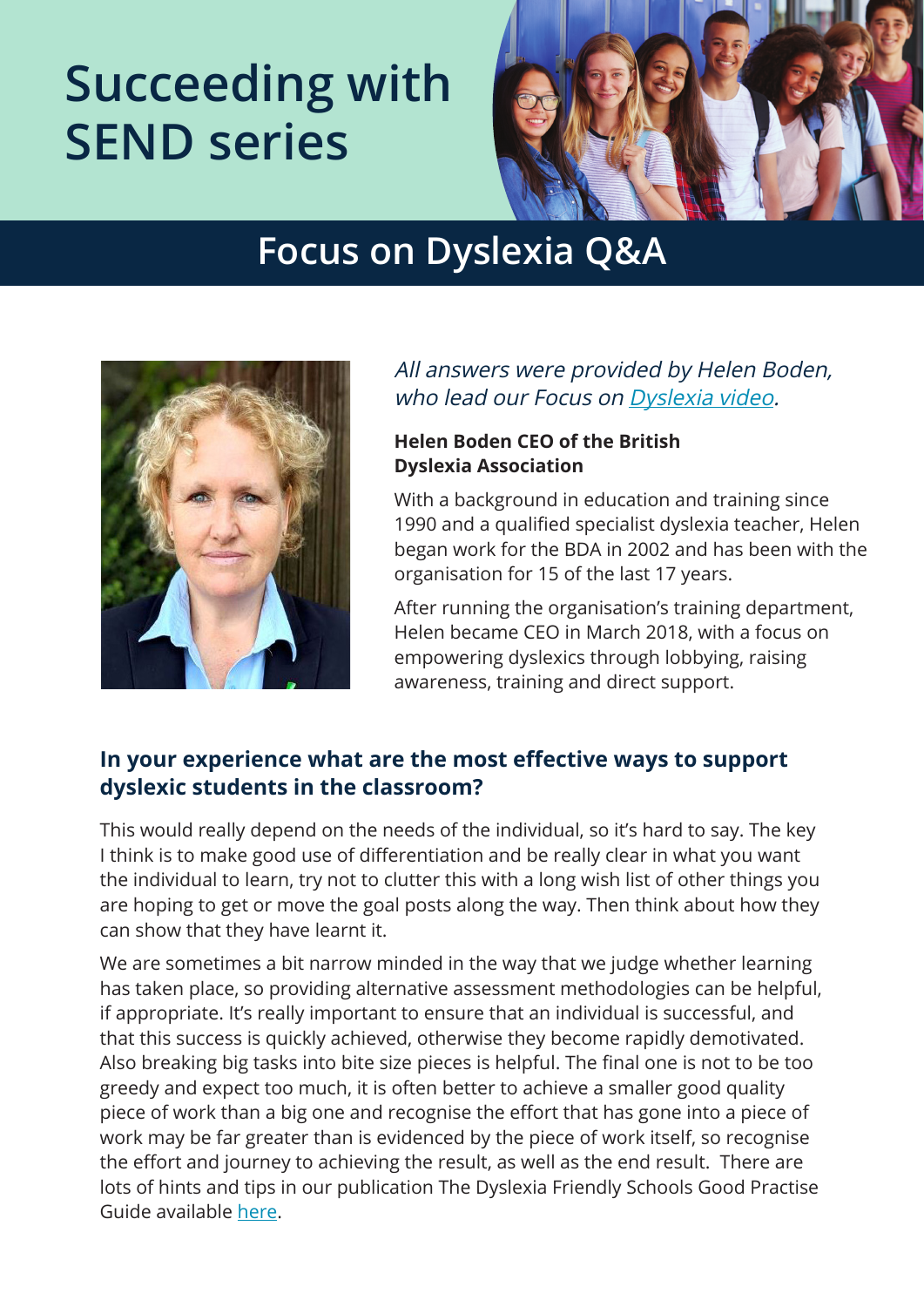#### **What support is available to dyslexic students taking formal exams?**

This would depend on the type of exam and who the awarding body is.

For GCSEs & A Levels, the JCQ provide guidance on what access arrangements are available [here](https://www.jcq.org.uk/exams-office/access-arrangements-and-special-consideration/regulations-and-guidance). But in order to have access arrangements for these exams you would have to have an initial assessment (this is not a diagnostic assessment and is carried out at the centre where you were going to take the exams).

This assessment would identify whether or not you meet the eligibility criteria set by JCQ.

For the JCQ, whatever access arrangements you might require such as additional time/reader/scribe, etc, would depend on whether you have had these reasonable adjustments as part of your normal way of working for the past 2 years. For some access arrangements such as additional rest breaks, use of a screen reader, etc. these are at the discretion of the examination centre, but they would still need to be your normal way of working.

For other exams, such as professional exams, you would need to check with the awarding body what their guidance is with regards to what evidence you would need to supply and also what the process is for applying for them.

#### **How can we do more to support and raise the profile around the mental health of young children with dyslexia, whose frustration can sometimes lead to self-harm and other destructive behaviours?**

The BDA recently produced a report on this very subject available [here](https://www.bdadyslexia.org.uk/news/all-party-parliamentary-group-for-dyslexia-and-other-splds-releases-first-of-its-kind-report-looking-at-the-human-cost-of-dyslexia). This is something that the BDA is campaigning on as part of our "Cost of Unsupported Dyslexia" work. The simple answer is to support the BDA, as without your support and funding we cannot do what we do to raise awareness of these issues and lobby for policy changes to improve the prospects for dyslexic children in education.

#### **The difficulties faced by young people who have dyslexia seems to vary. Are there more effective ways to firstly assess young people, and then to support them in the classroom (and beyond) so that they don't feel that they are 'stupid' or 'just don't get it'?**

Each dyslexic is likely to be different, just as all individuals are different from one another. For assessment, there are lots of screening tools that are effective although these won't provide a diagnosis, but they can be a useful starting point. We have a really good publication for support in the classroom with lots of ideas.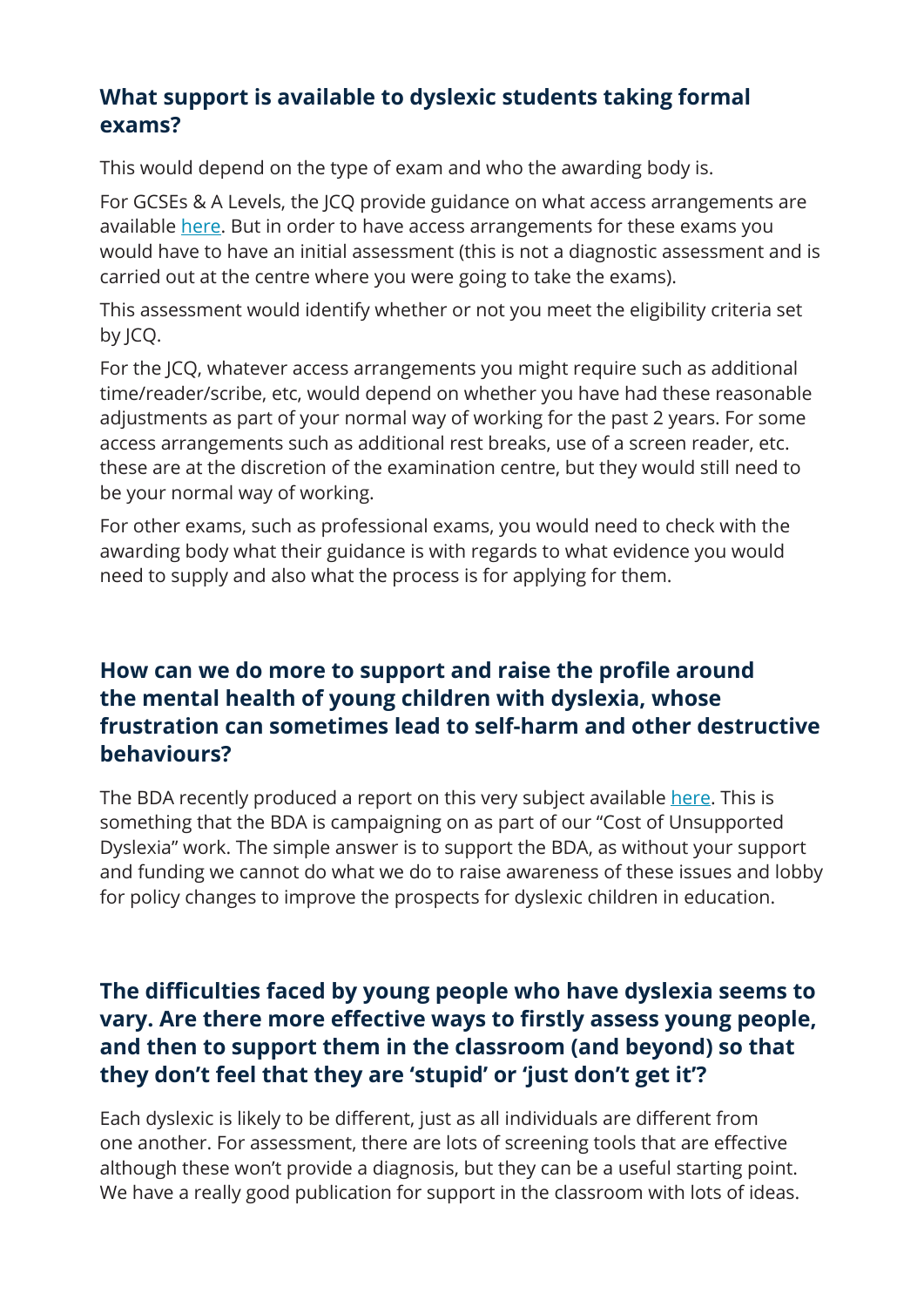This is The Dyslexia Friendly Schools Good Practise Guide available [here.](https://www.bdadyslexia.org.uk/)

One of the BDA's big campaigns at the moment is to push for a specialist teacher to be available in every school. This sits expertise at the front line and is a resource to support both learners and teaching staff. Our recent [APPG report highlights](https://www.bdadyslexia.org.uk/news/appg-education-report) why this is so important. It is relatively straightforward to train to become a specialist [teacher](https://www.bdadyslexia.org.uk/services/training?content=accredited) through the BDA.

#### **Why does enlarged print seem to help some pupils with dyslexia? Is it fair to request enlarged text for public exams as you would a pupil with visual impairment?**

Sometimes there are visual processing issues associated or co-occurring alongside dyslexia or it could be that the increased size differentiates the words and the spaces between the words more clearly. If this was the individual's normal way of working, then it would be possible for an exam paper to be produced in this way, provided the request was made to the awarding body in time. In a similar way exam papers can be produced on coloured paper, etc.

#### **Are morning interventions effective for supporting dyslexic students?**

A dyslexic's brain often has to work harder than others to process information, particularly language based information. Therefore, it is likely that they will tire more quickly. By the end of the school day they may simply be exhausted and fatigued, so find challenging work more difficult. That said everyone has a different working pattern of concentration across the day so finding out when an individual works best is likely to make any intervention more effective, but this might not necessarily be mornings for some people. So it's always worth monitoring when the best periods of concentration happen and if possible, timing interventions to coincide with these. Shorter more frequent periods of highly focussed work, interspersed with breaks, are likely to be more effective than longer periods requiring intensive concentration. Remember that dyslexic individuals will also need to practice new skills more frequently so "repetition and over learning" is really important within any intervention programme.

#### **What do you do when everything (such as evidence-based interventions) have failed? Including 1:1 SpLD tuition?**

There are some individuals who just appear resistant to interventions. I'm afraid there isn't a magic bullet. The keys to success in my experience are as follows;

**•** Decide on a programme and stick to it (provided it is sensible or suitable for dyslexic individuals). Often, we can think something isn't working but we just haven't done it consistently enough.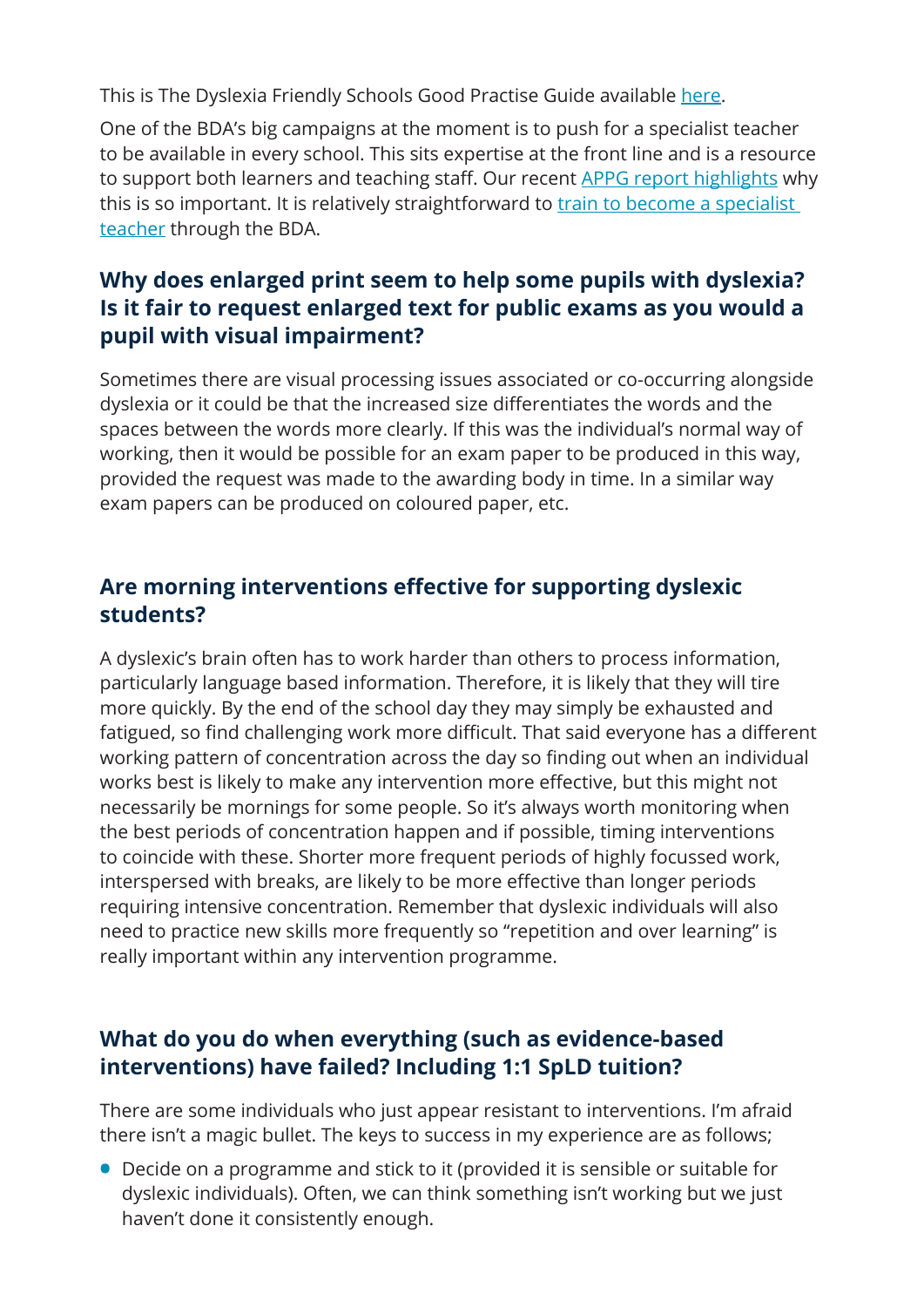- **•** Deliver the programme as intended, don't be tempted to jump bits. A structured cumulative programme is exactly that and designed to be delivered in that way. Assume nothing, even where the individual appears to be able to do something or already seems to know some things, we often find there are unexpected gaps in their knowledge. The dyslexic brain will often snatch at pieces of information that leaves big holes in the overall learning, even though on the surface it appears that they know it.
- **•** Go as slow as the learner needs you to. We are all to often in a rush and under pressure to show progression. You need to go at the pace of the learner. For example, in some cases this might be that they manage to learn 1 new letter sound a week. If that is their pace, then that's the pace you go. Often programmes go too quickly and introduce too many new things at the same time.
- **•** Allow lots and lots and lots of time for over learning and repetition. Don't move on before something is automatic. Short bursts of daily, quality, practice of new learning is really important.
- **•** Ensure whatever you are doing is truly multisensory whatever you are trying to teach ask yourself can they "see it, hear it, say it and write it" at every point.
- **•** Ensure that each learning step builds on the previous so that its cumulative. This way they are constantly revisiting the previous learning.
- **•** Make it fun the human mind has an extraordinary ability to remember the unusual, or funny, or exceptional. The more hooks you can hang their learning on the more likely it will be remembered and absorbed.
- **•** Try and tap into the learner's own interests and connect the learning to these, if at all possible. Again, making the learning relevant makes it more enticing to the individual and therefore more engaging and memorable.
- **•** Take heart from the fact that most individuals will get there, especially for reading, in the end. Spelling is more problematic. But use assistive technology to get around difficulties so that the individual can express their ideas and access the written word without being hindered by literacy difficulties. Find their interest and encourage them to develop and explore this (I once taught someone to read by entirely driving their desire to pass scuba diving exams!)
- **•** Develop your own skills through training or attending [conferences](https://www.bdadyslexia.org.uk/events/good-practice-in-dyslexia-and-literacy).
- **•** If using a tutor make sure that they are suitably qualified such as level 7 Dyslexia Specialist Teacher Qualification and professional membership such as AMBDA, as this will ensure that they keep up to date with latest thinking and practice through CPD.
- **•** Don't give up!